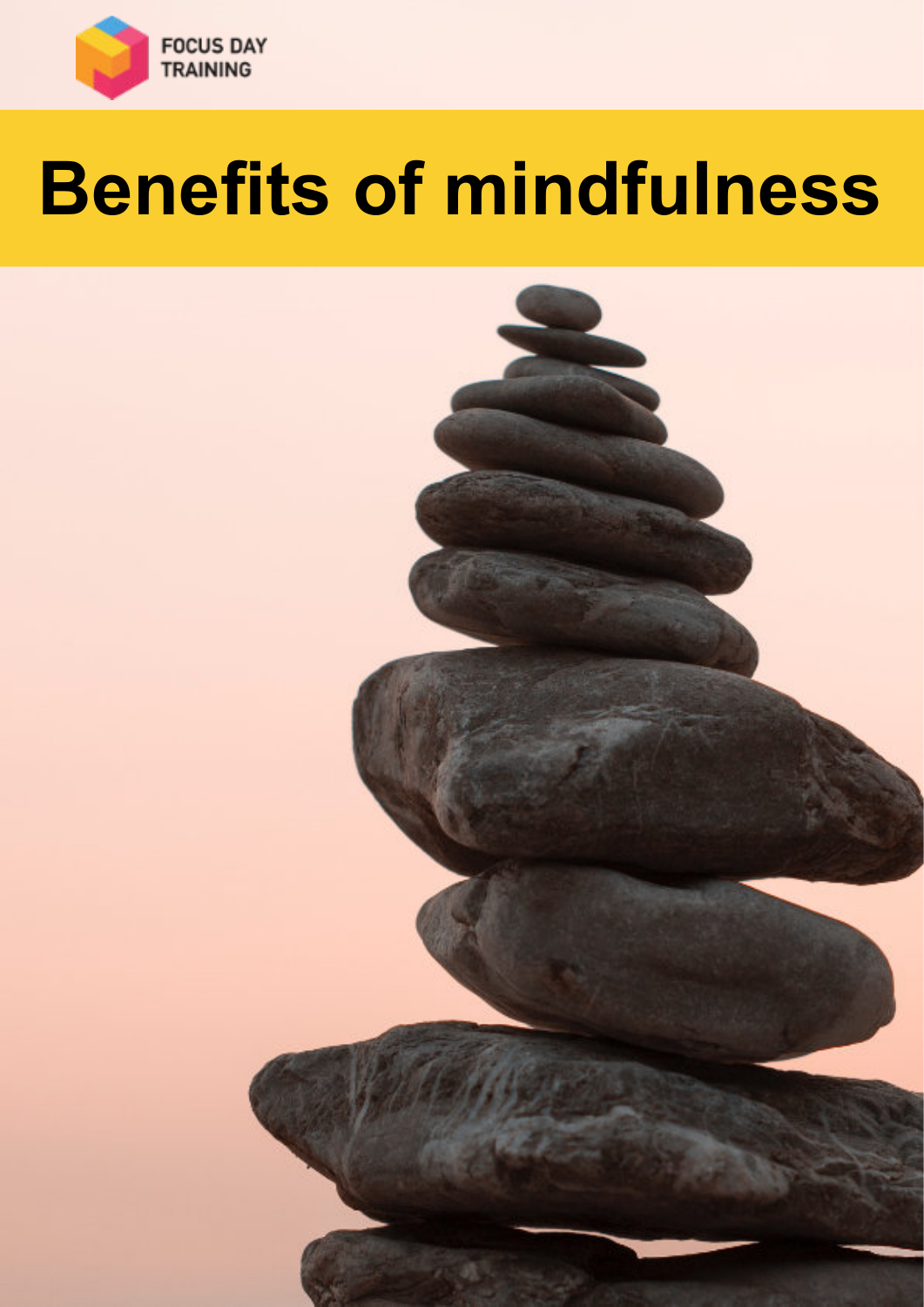

#### **Contents**

| <b>Benefits of Mindfulness</b> | $2^{\circ}$    |
|--------------------------------|----------------|
| Learn to respond               | 3              |
| <b>Boost Immune System</b>     | $\overline{4}$ |
| Reduce symptoms of stress      | 5              |
| Improve cognitive function     | 6              |
| Improved decision making       | 7              |
| <b>Improved Relations</b>      | 8              |
| Increased awareness            | 9              |
| Ability to focus               | 10             |
| Lower blood pressure           | 11             |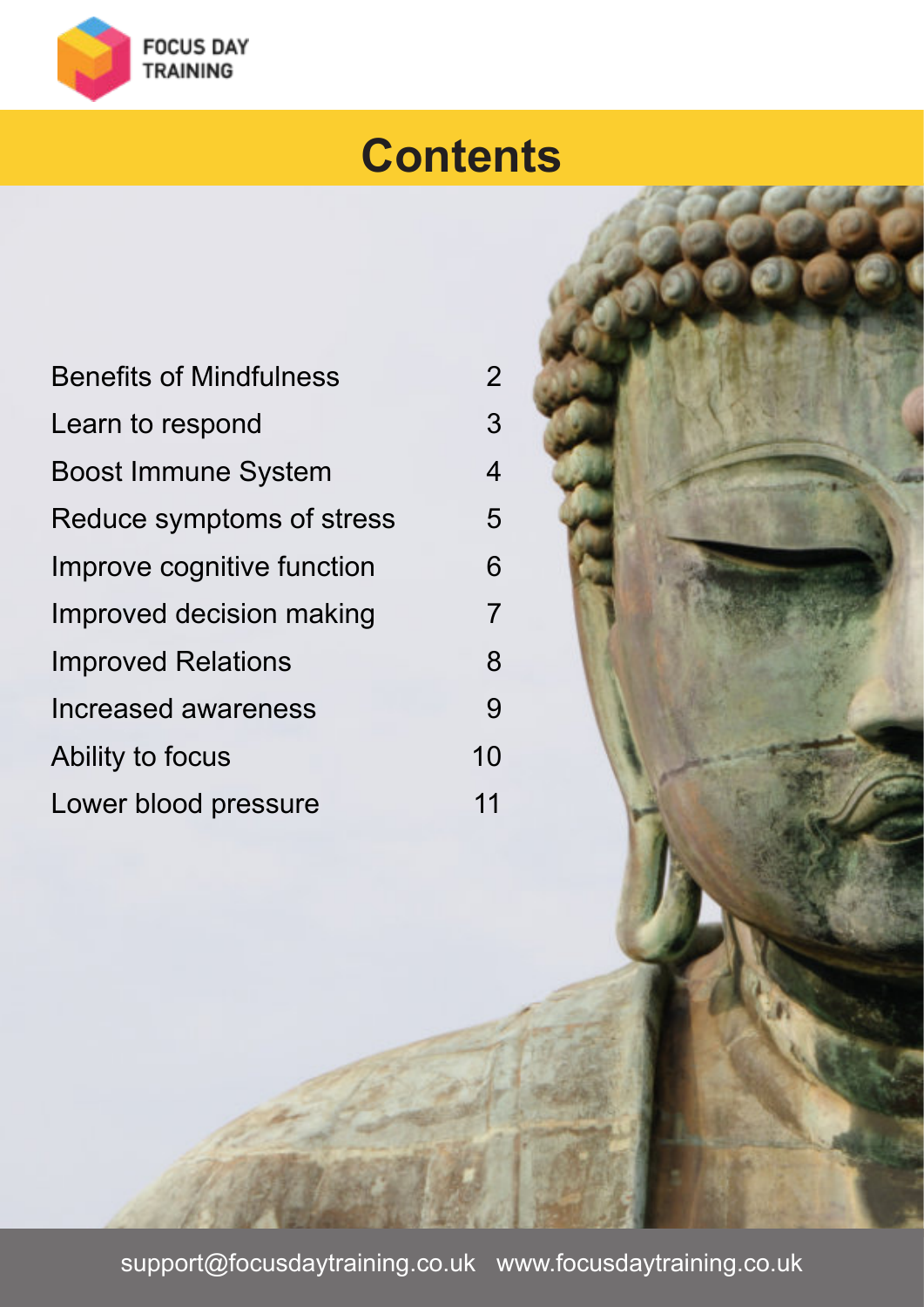<span id="page-2-0"></span>

### **Benefits of Mindfulness**

- Reduce symptoms of stress.
- Increase ability to focus.
- Boost immune system.
- Learn to respond instead of react.
- Lower blood pressure
- Improved decision making.
- Improved relations at home and work.
- Increased awareness of self and surroundings.
- Improved cognitive function.

Practice daily life routines using mindfulness. Learn how to sit and take time out to develop mindfulness, as a tool to build mental resilience.

The benefits of mindfulness may help you to find the motivation to start your own daily routines. Mindfulness can support a more balanced view.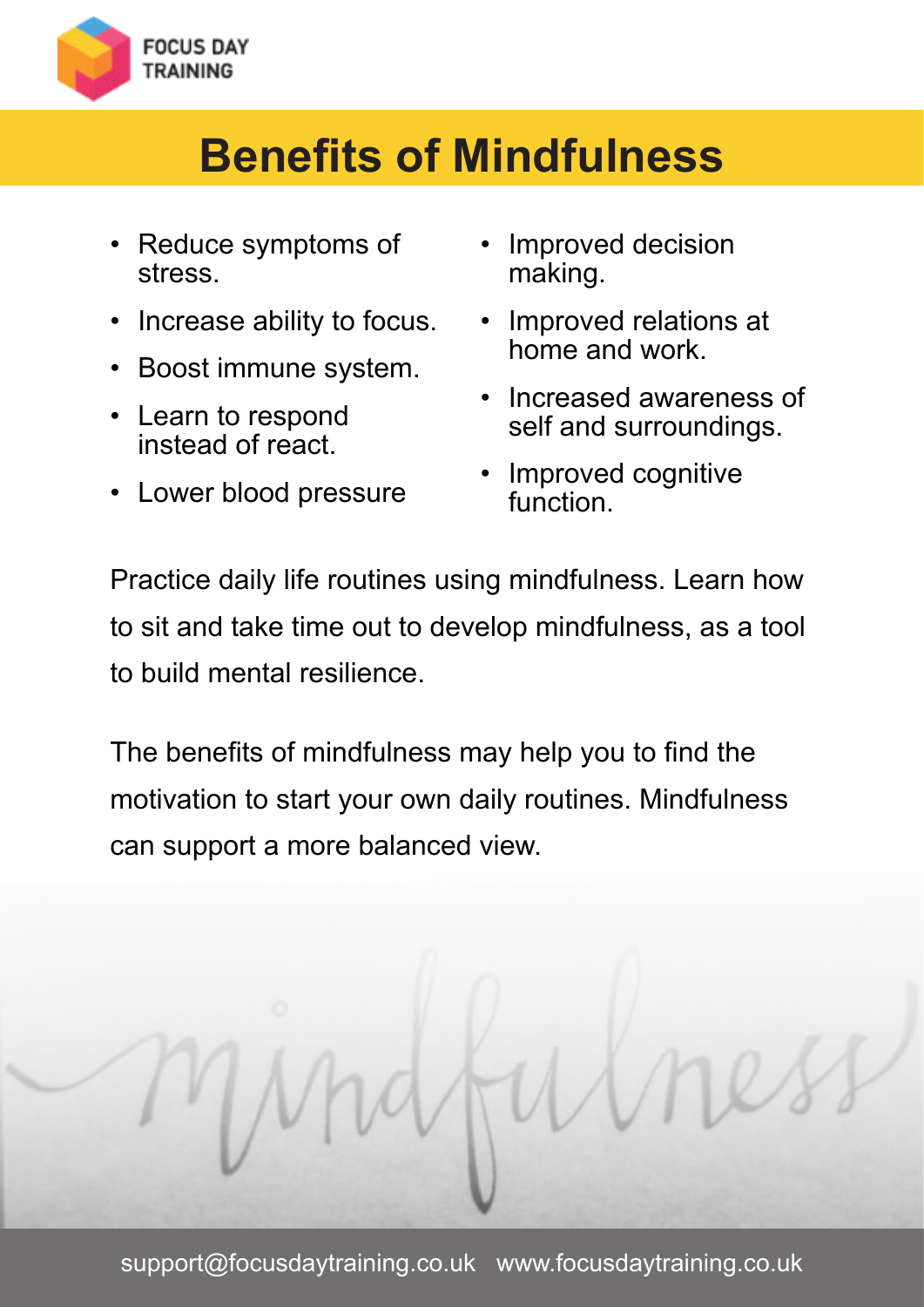<span id="page-3-0"></span>

#### **Learn to respond**

- Place of readiness.
- Integrate thinking.
- Stressful moment
- Cortisol levels
- Less threat.
- Recognise good
- Responding and not reacting
- Negative bias

Learn to respond instead of react.

The brain has a negative bias, we can train it to be able to see the good and to integrate thinking processes for a better response which helps to create a more balanced view of the world.

Feeling less threat from the outside and from our internal thoughts we reduce cortisol levels which assist in being willing able to help others by responding not reacting as we all as being more able to be with stressful moments and work through them. Mindfulness can place our mind in a place of open readiness, not anxious readiness.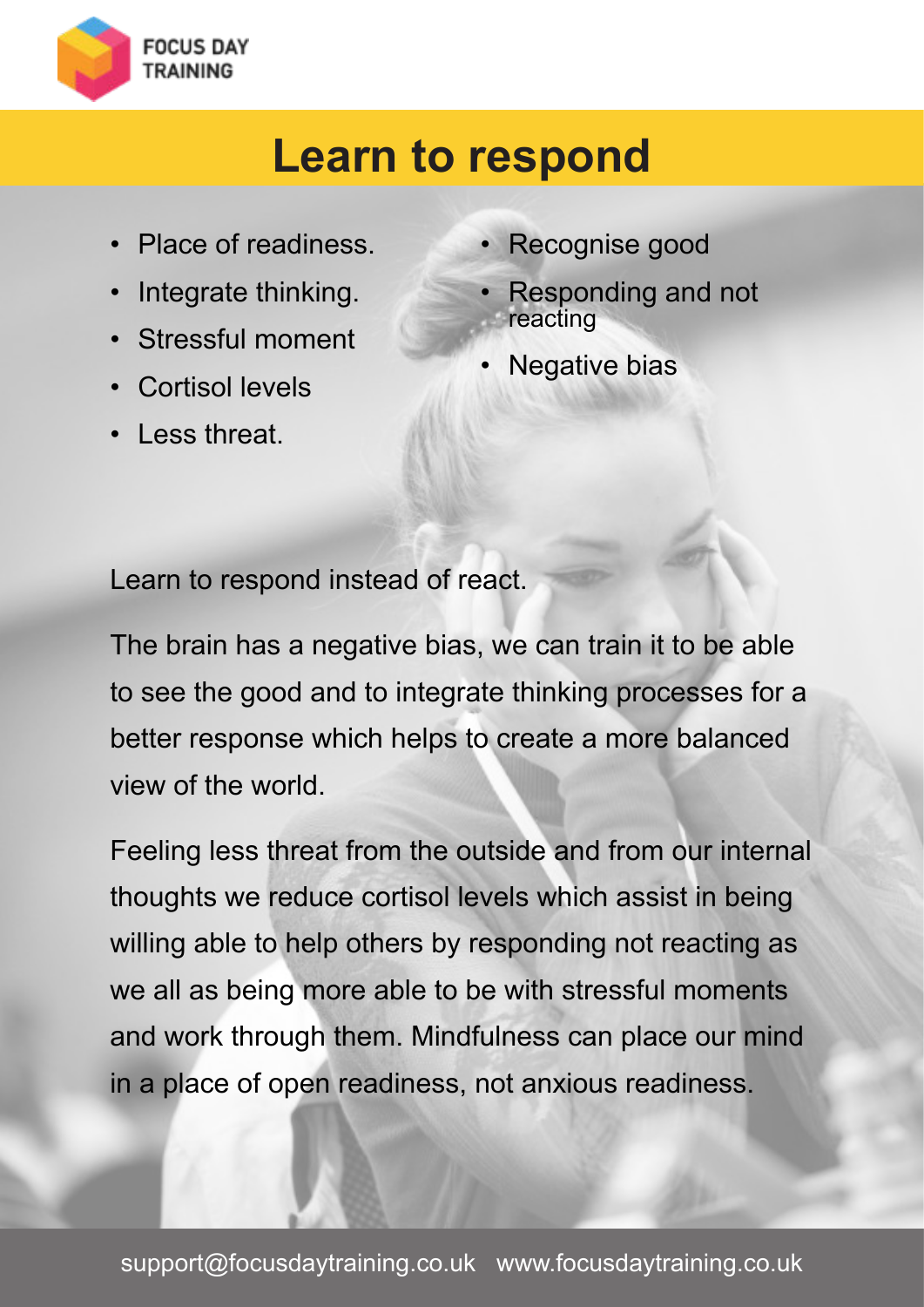<span id="page-4-0"></span>

### **Boost Immune System**

- Brain messages.
- Influences nervous system
- Prevents ageing and cancer.
- Inflammation
- CD-4 cells destroy infection

Boosting the immune system.

Influences the automatic nervous system with improved communication within the brain using enhanced chemical messages from anywhere in the body.

Many other benefits come from this communication including reduced inflammation around areas of pain, increases in CD-4 cells which tell other cells to destroy infection, increases intelomeres activity which slows ageing and cancer as well as producing more antibodies which prevent illness.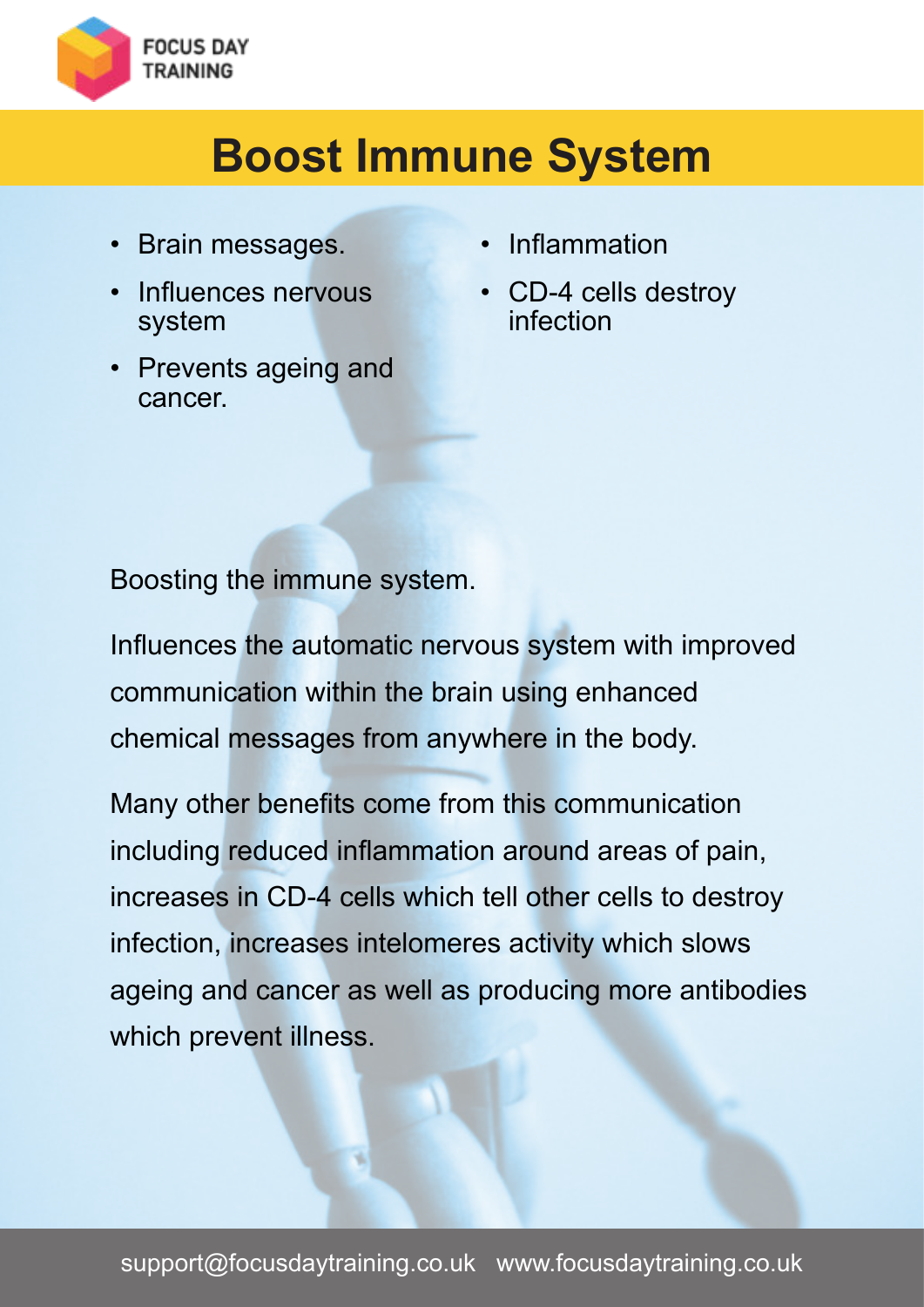<span id="page-5-0"></span>

#### **Reduce symptoms of stress**

- Less ruminating.
- Calming hormones.
- Recognise stress.
- How we are?
- Less guilty
- Calm down.
- Relax more around difficult situations
- **Our thinking**

An increase in the ability to recognise how stress feels in the body before it gets worse. When we become more aware of the body we start to notice things much more quickly and we also have the ability to make a choice and act. Mindfulness develops a sense of early warning. Over time we recognise our stressors and then able to work with them. We can more easily describe to self or others how we are in any given moment. When we become less selfish we can relax more around difficult situations. We don't take things so personally. We learn that emotions are not who we are and that if left alone they will move through you and away, all on their own . Lowered level of stress hormones and increased levels of calming hormones helps with less ruminating and thinking about things we cannot control and loosens the grip of negative thoughts and so the mind settles.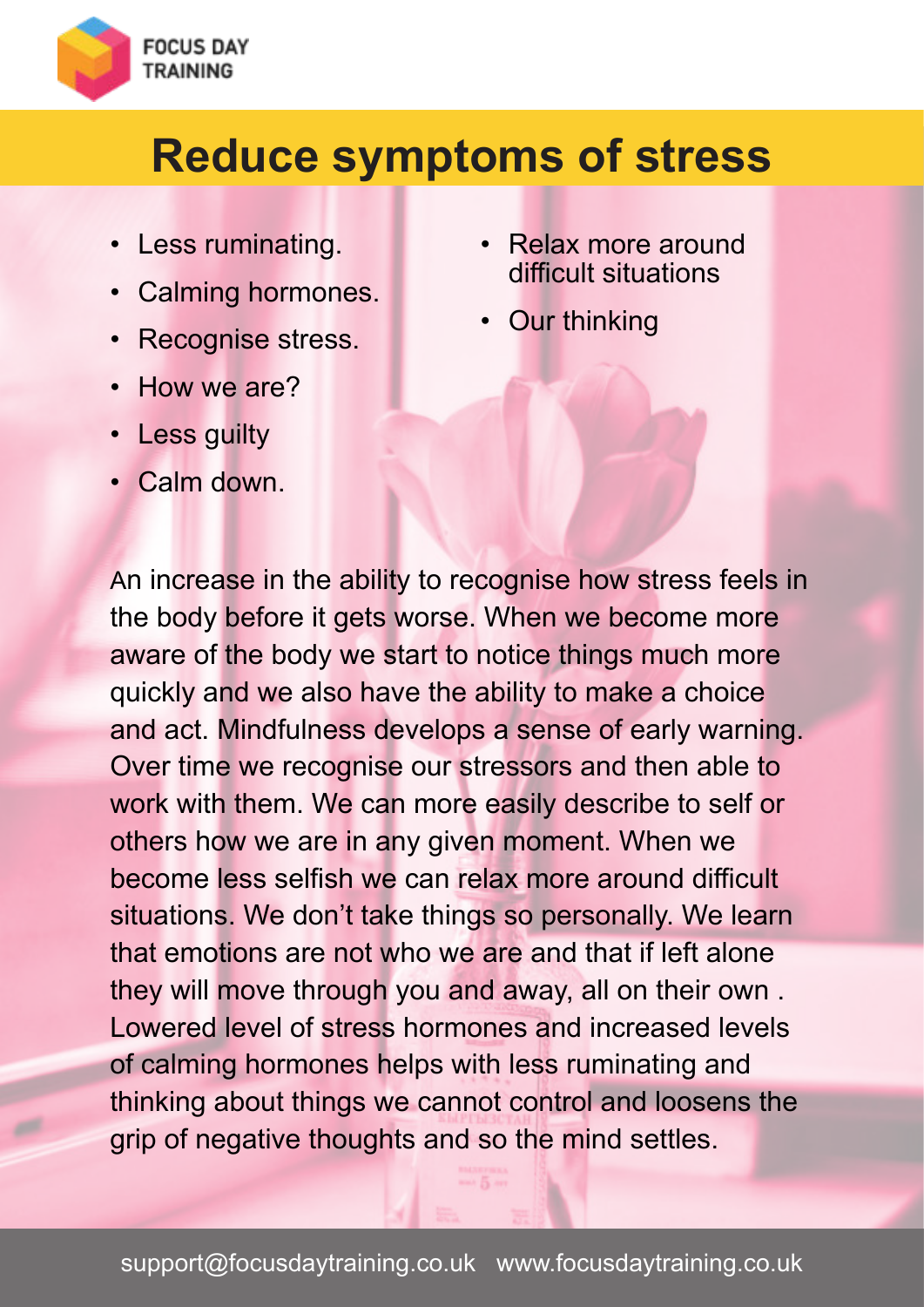<span id="page-6-0"></span>

#### **Improve cognitive function**

- Stimulate whole brain.
- Emotion regulation.
- Sustaining attention.
- Computer tasks.
- Improve perspective.
- Change brain structure.
- Executive brain function.
- Distinguish chatter.
- Reduces depression.
- Plasticity training.
- Reduces brain ageing

Creates changes in brain structure which enhance attention and executive function, this can improve our focus on computer based tasks and improve whole brain connection and an increase in its plasticity. This more fluid thinking brain can then distinguish our internal chatter from reason, improves perspective taking, sustain attention and diminishing distractability which then helps with improved empathy, compassion and emotion regulation. Different practices stimulate different areas of the brain but they all help to reduce depression. and reduce the ageing effects on the brain.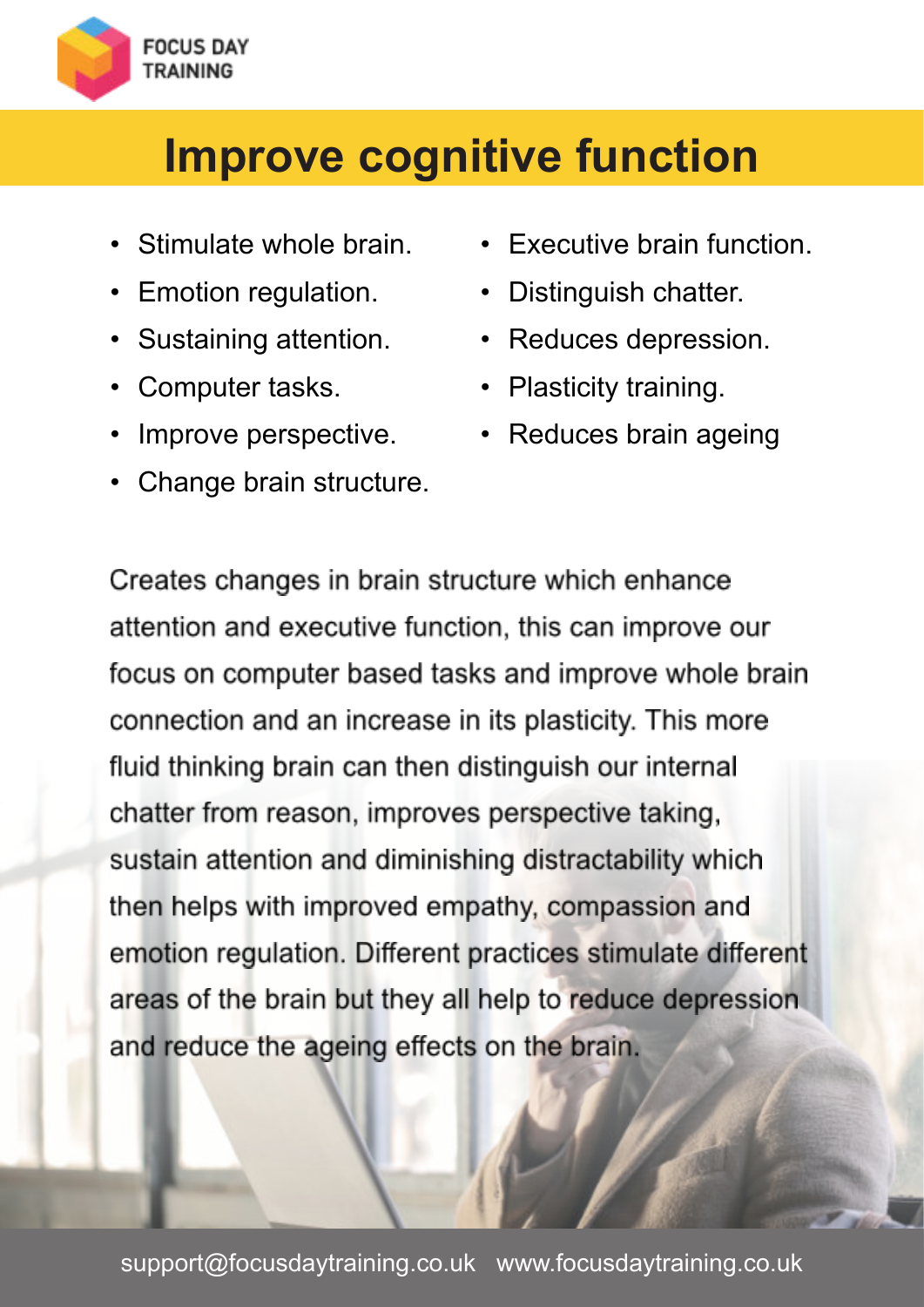<span id="page-7-0"></span>

### **Improved decision making**

- Reduces negatives
- Enhances relationships
- Past and present
- Improved memory
- Sunk cost bias
- Concentration
- Mental recovery
- Amygdala and the prefrontal cortex
- Moment awareness

Improved decision making Reduces negative states of mind by teaching the mind not to take things so personally and to label things as it sees it. Rather the mind is influenced less by past/future events which creates space for more present moment awareness, increasing our ability to concentrate. Able to resist the sunk-cost bias and step back in our thoughts and look at a situation from a more open point of view. Developing the skill to do this through mindfulness can loosen up any fixed thinking, calming the amygdala which allows the pre-frontal cortex to function normally. This then leads to improved memory which supports complex thinking, quickening mental recovery.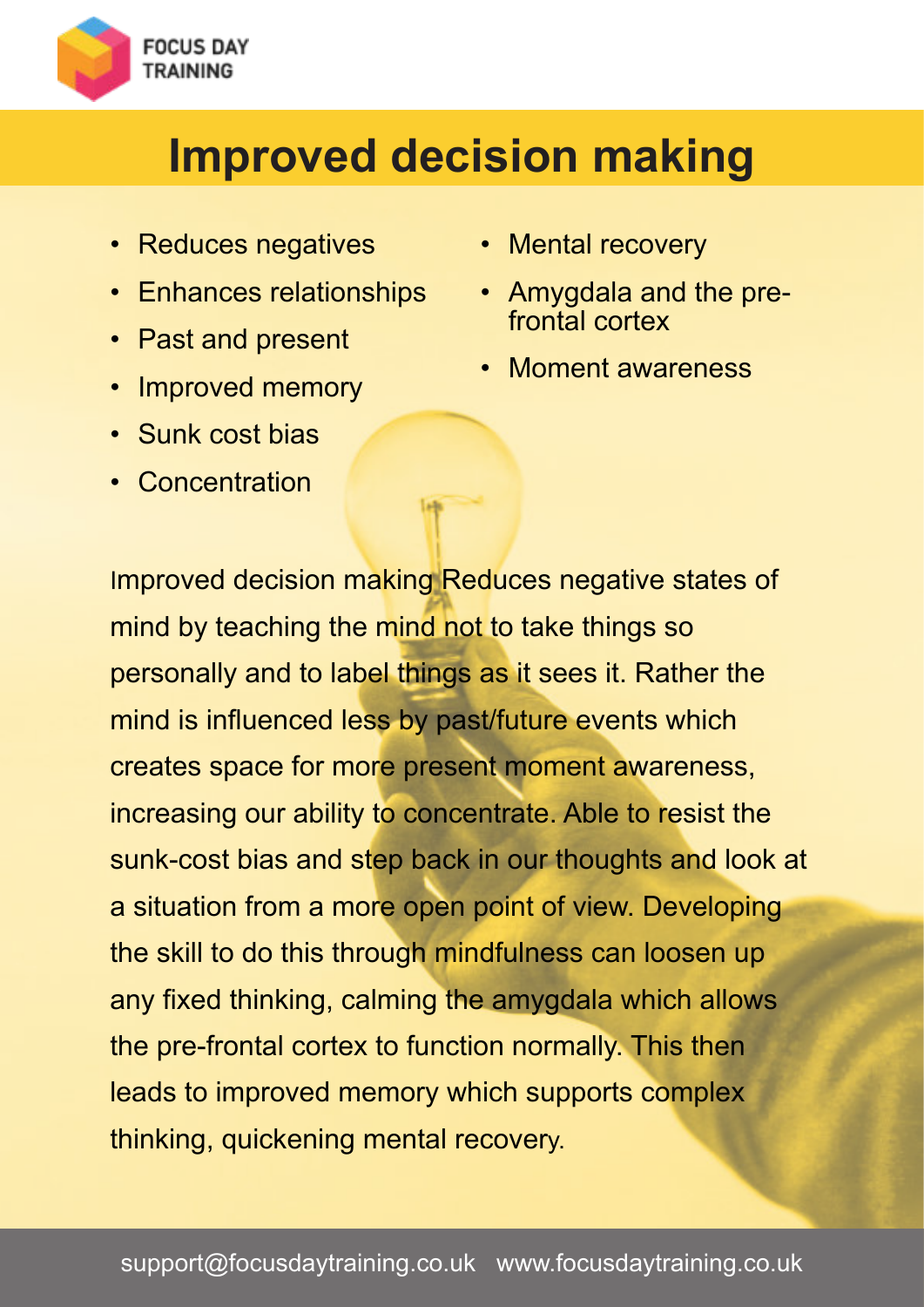<span id="page-8-0"></span>

#### **Improved Relations**

- Mote positive feelings
- Increase generosity
- Communication style
- Own judgements
- Compassion and empathy
- Kindness to self and others
- **Nourishing and** depleting
- 'Just like me'

Awareness of how people make us feel and the ability to change this for more positive feelings has shown to bring more kindness to self and others, we begin to realise that people are'just like me' and so foster more compassion and empathy for others, we begin to see their suffering. Awareness of our communication style helps to be more mindful when we are communicating with others. It gives us the ability to just sit and listen and being aware of our own judgements without voicing them, developing generosity and the ability to be more aware of nourishing and depleting relationships.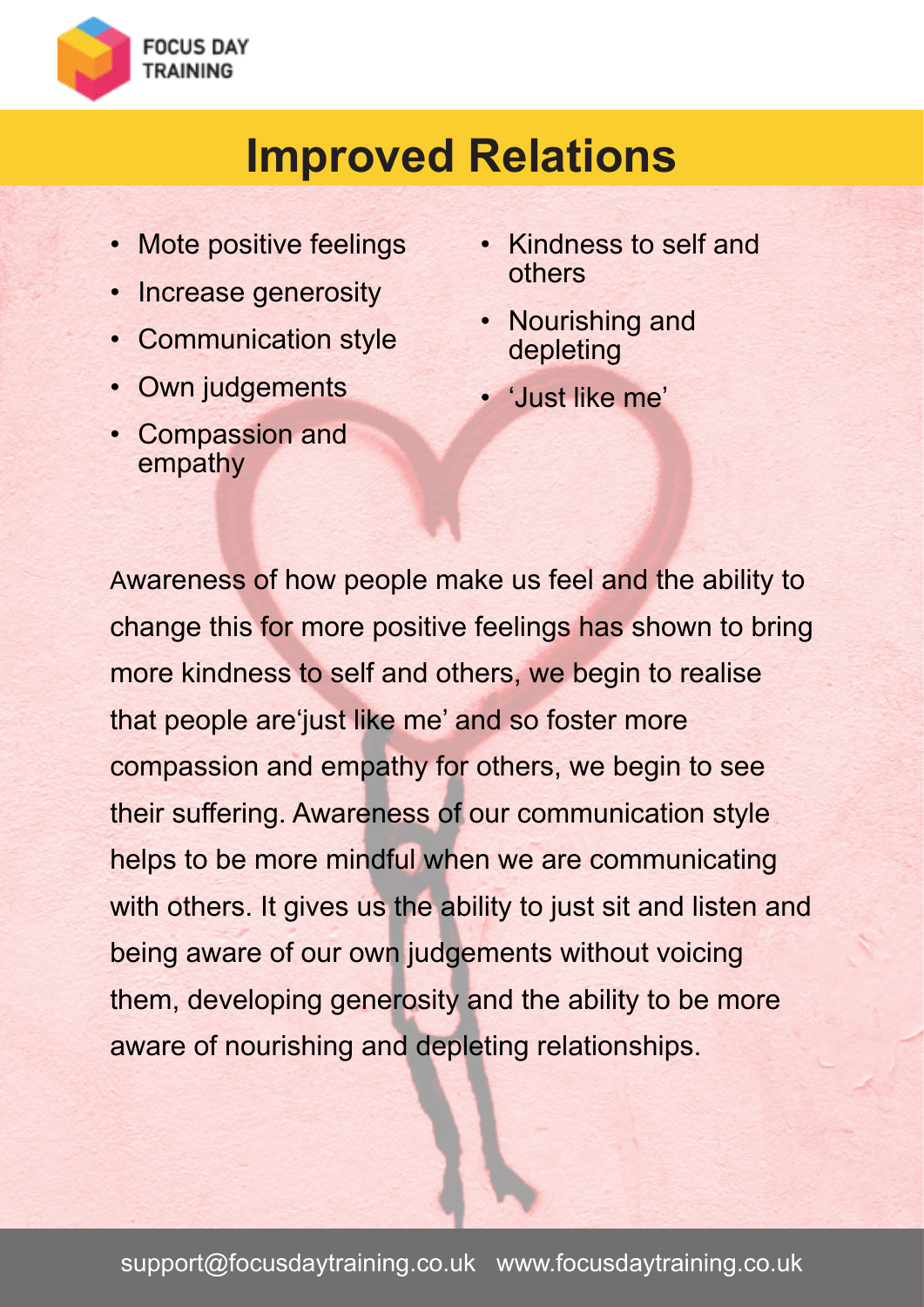<span id="page-9-0"></span>

#### **Increased awareness**

- Appreciate our surroundings
- Something bigger
- Bring about choice
- Be kind
- **Less striving**
- Tired or stressed
- Skills and abilities
- Open to others

Increase in awareness of self and surroundings More able to be kind and less critical to self and others helps us to lessen the power of the ego, creating a smaller sense of self and an appreciation of something bigger, we are more able to appreciate our surroundings and our place in it, becoming less selfish and more open to others. More honesty about our skills and abilities helps us to be less striving and pushing to hard to achieve unrealistic goals and bring about choice in how we respond to people and situations.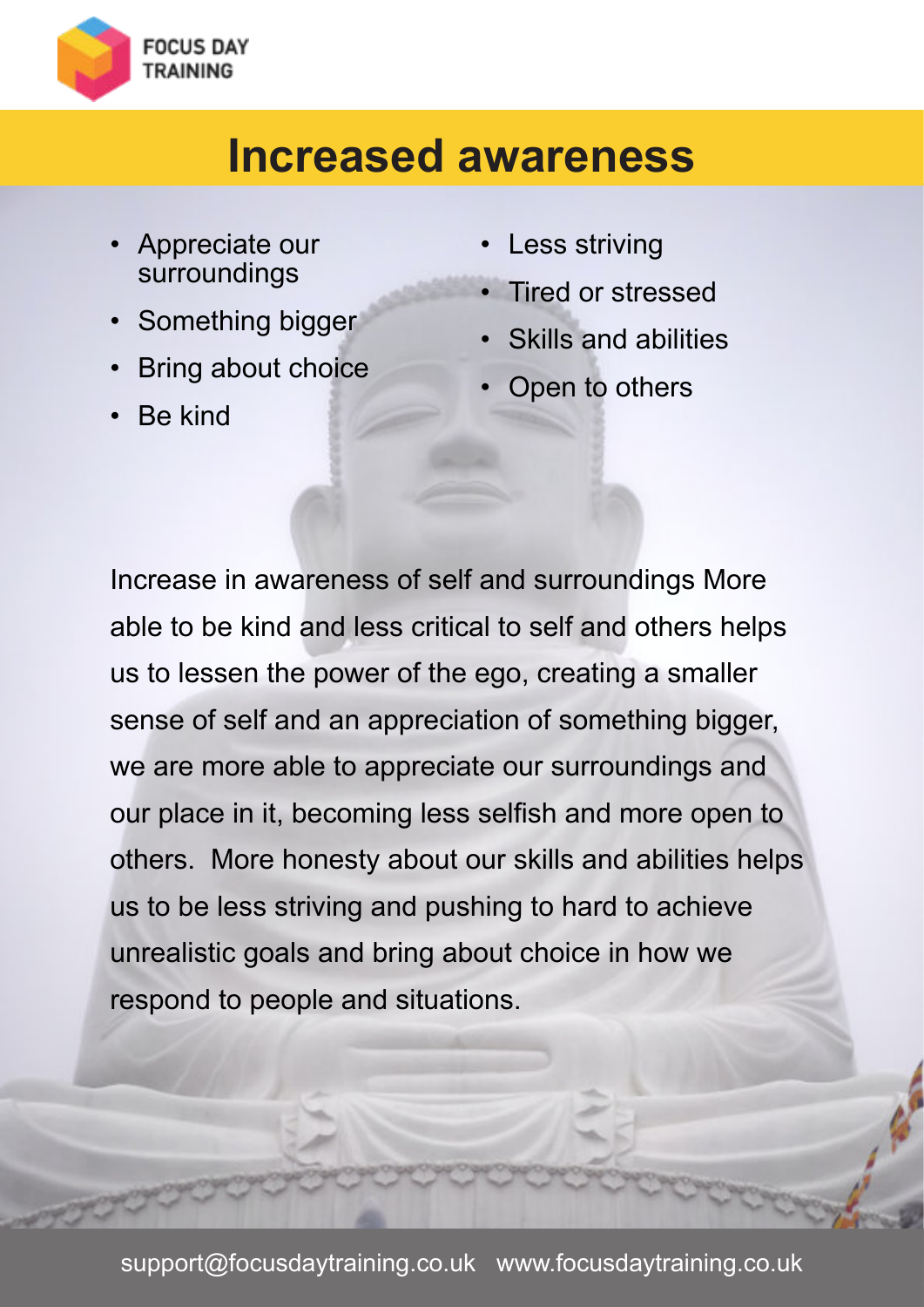<span id="page-10-0"></span>

## **Ability to focus**

- Corporate citizenship
- Multi tasking
- Calm under pressure
- Destructive habits
- Time to focus
- Share focus
- Management and timetabling
- Look inside ourselves

Develops good corporate citizenship enabling people to develop a shared focus with people, improving inner and out focus, the ability to look inside ourselves and out towards others helps to stay calm under pressure with less fight and flight reactions. People can dedicate time to focus on things, bringing better time management and time tabling of actions, events and communications.